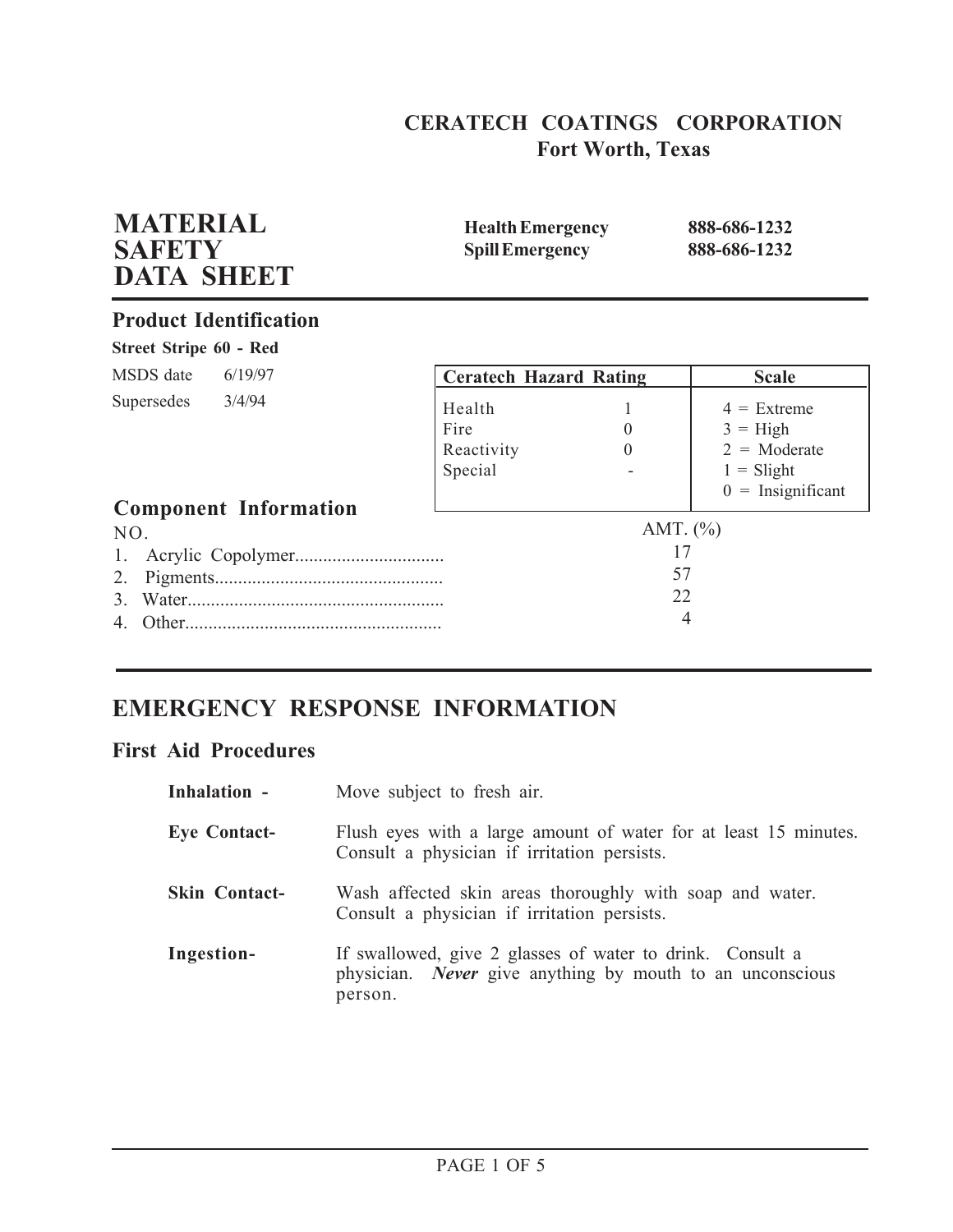## **SPILL OR LEAK HANDLING INFORMATION**

- **Personal Protection -** Appropriate protective equipment must be worn when handling a spill of this material. See the **PERSONAL PROTECTION MEASURES** Section for recommendations. If exposed to material during clean-up operations, see the **FIRST AID PROCEDURES** Section for actions to follow.
- **Procedures -** Keep spectators away. Floor may be slippery; use care to avoid falling. Contain spills immediately with inert materials (e.g. sand, earth). Transfer liquids and solid diking material to separate suitable containers for recovery or disposal. **CAUTION:** Keep spills and cleaning runoff out of municipal sewers and open bodies of water.

## **HAZARD INFORMATION**

*The health effects of this product have not been tested. The following information is based on the hazards of its components.*

### **HEALTH EFFECTS FROM OVEREXPOSURE**

| <b>Primary Routes of Exposure-</b>   | Inhalation<br>Eye Contact<br><b>Skin Contact</b>                                                                      |
|--------------------------------------|-----------------------------------------------------------------------------------------------------------------------|
| <b>Inhalation-</b>                   | Inhalation of vapor or mist can cause the following: headache<br>- nausea - irritation of nose, throat and lungs.     |
| <b>Eye Contact -</b>                 | Direct contact with material can cause the following: slight<br>irritation.                                           |
| <b>Skin Contact-</b>                 | Prolonged or repeated skin contact can cause the following:<br>slight skin irritation.                                |
| <b>FIRE AND EXPLOSIVE PROPERTIES</b> |                                                                                                                       |
|                                      | Auto-ignition temperatureNot Applicable<br>Lower explosive limitNot Applicable<br>Upper Explosive limitNot Applicable |
| <b>REACTIVITY INFORMATION</b>        |                                                                                                                       |
| <b>Instability-</b>                  | This material is considered stable. Thermal Decomposition is<br>dependent on time and temperature.                    |
| <b>Hazardous Polymerization-</b>     | Product will not undergo polymerization.                                                                              |
| Incompatibility-                     | This product should not come in contact with solvent borne<br>materials.                                              |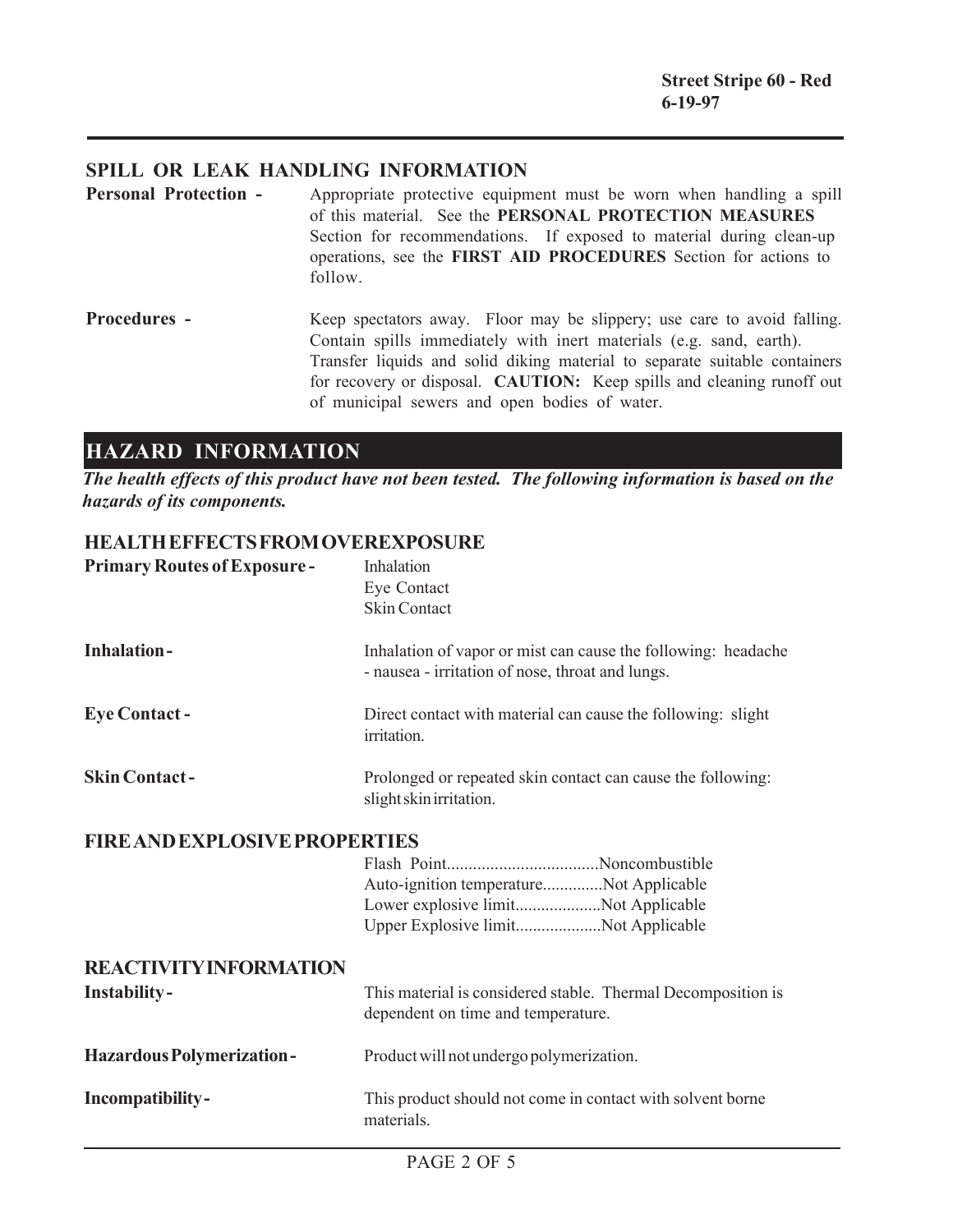## **ACCIDENT PREVENTION INFORMATION COMPONENT EXPOSURE INFORMATION**

#### **Component Information**

| $N_{0}$              | Amt. $(\%)$ |
|----------------------|-------------|
| 1. Acrylic copolymer |             |
|                      |             |
|                      |             |
|                      |             |

## **EXPOSURE LIMIT INFORMATION**

| Component                 | <b>CERATECH</b> | <b>OSHA</b> | <b>ACGIH</b> |
|---------------------------|-----------------|-------------|--------------|
| <sup>I</sup> Jnits<br>No. | TWA STEL        | TWA STEL    | TWA STEL     |
|                           | none            | none        | none         |
|                           | none            | none        | none         |
| ۷.                        | none            | none        | none         |
|                           | none            | none        | none         |
|                           | none            | none        | none         |
|                           | none            | none        | none         |
| 14.                       | none            | none        | none         |
|                           | none            | none        | none         |

## **PERSONAL PROTECTION MEASURES**

| <b>Respiratory Protection -</b>  | None required under normal operating conditions. When mist<br>occurs during spraying operations, wear a MSHA/NIOSH -<br>approved (or equivalent) disposable half-mask dust/mist respi-<br>rator.                |
|----------------------------------|-----------------------------------------------------------------------------------------------------------------------------------------------------------------------------------------------------------------|
| <b>Eye Protection -</b>          | Use chemical splash goggles (ANSI Z87.1 or approved equiva-<br>lent).                                                                                                                                           |
| <b>Hand Protection -</b>         | The glove(s) listed below may provide protection against perme-<br>ation. Gloves of other chemically resistant materials may not<br>provide adequate protection: Neoprene, Butyl Rubber or Natu-<br>ral Rubber. |
| STORAGE AND HANDLING INFORMATION |                                                                                                                                                                                                                 |

**Storage Conditions -** Keep from freezing; material may coagulate. The minimum recommended storage temperature for this material is 1°C/34°F. The maximum temperature for this material is 49°C/120°F.

#### **Handling Procedures** - Monomer vapors can be evolved when material is heated during processing operations. See FACILITY CONTROL MEASURES Section for types of ventilation required.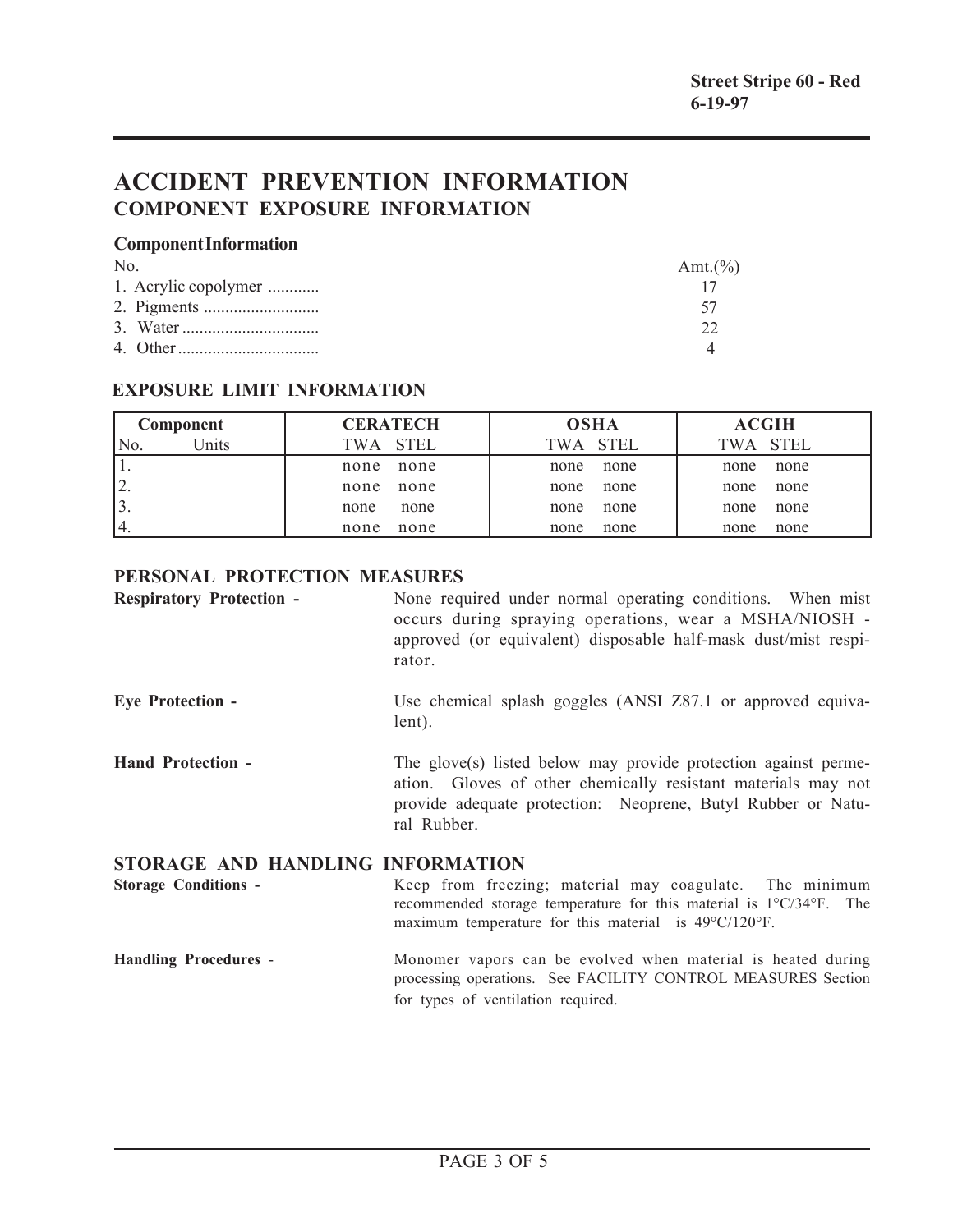## **SUPPLEMENTAL INFORMATION TYPICAL PHYSICAL PROPERTIES**

## **TOXICITY INFORMATION**

**Acute Data -** The information shown in the HEALTH EFFECTS FROM OVEREXPOSURE Section is based on the toxicity profiles for a number of acrylic emulsions that are compositionally similar to this product. Typical data are:

> Oral LD50 - rat: > 5000 mg/kg Dermal LD50 - rabbit: > 5000 mg/kg Skin Irritation - rabbit: Practically non-irritating Eye Irritation - rabbit: Inconsequential irritation

#### **WASTE DISPOSAL**

Procedure - Coagulate the emulsion by the stepwise addition of ferric chloride and lime. Remove the clear supernatant and flush to a chemical sewer. Incinerate liquid and contaminated solids in accordance with local, state, and federal regulations.

## **REGULATORY INFORMATION WORKPLACE CLASSIFICATIONS**

None of the compounds used in this product is listed as a potential carcinogen by OSHA. This product is considered non-hazardous under the OSHA Hazard Communication Standard (29CFR 1910.1200). This product is not a 'controlled product' under the Canadian Workplace Hazardous Materials Information System (**WHMIS**).

### **TRANSPORTATION CLASSIFICATION**

US DOT Hazard Class..................NONREGULATED